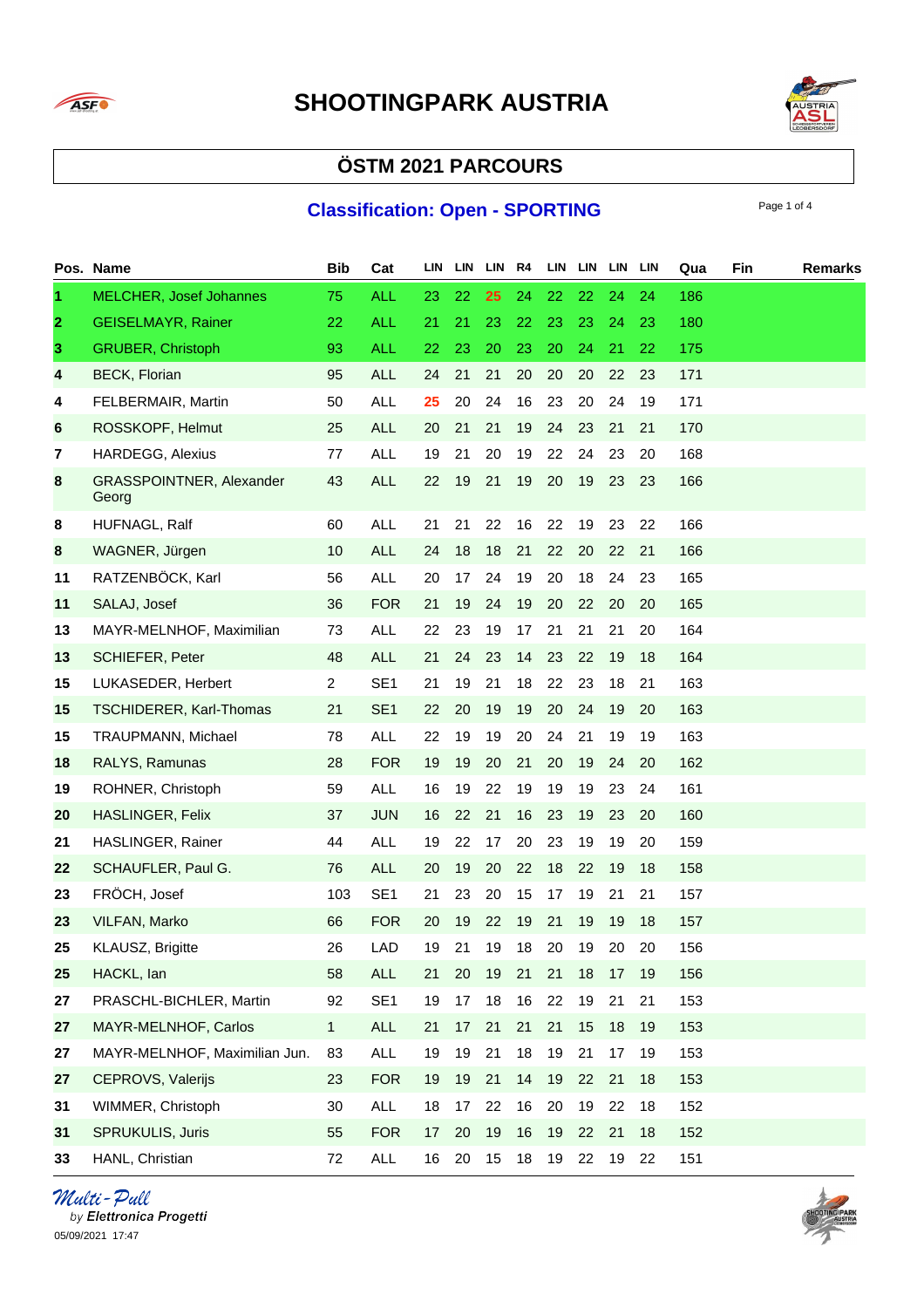### **Classification: Open - SPORTING**

**Pos. Name Bib Cat LIN LIN LIN R4 LIN LIN LIN LIN Qua Fin Remarks**

| 33 | RÖHRLING, Matthias        | 47  | <b>JUN</b>      | 15 | 19 | 17 | 19 | 21 | 22 | 19                   | 19 | 151 |
|----|---------------------------|-----|-----------------|----|----|----|----|----|----|----------------------|----|-----|
| 33 | GSTÜR, Michael            | 17  | SE <sub>1</sub> | 21 | 17 | 19 | 15 | 23 | 22 | 17                   | 17 | 151 |
| 33 | MUCHITSCH, Philipp        | 33  | <b>ALL</b>      | 21 | 15 | 21 | 17 | 21 | 21 | 19                   | 16 | 151 |
| 37 | NEMETH, Anton             | 86  | SE <sub>1</sub> | 21 | 19 | 22 | 14 | 17 | 16 | 18                   | 23 | 150 |
| 37 | MAYR, Christian           | 90  | <b>ALL</b>      | 20 | 19 | 16 | 19 | 20 | 20 | 20                   | 16 | 150 |
| 39 | TRAUSSNIGG, Hermann       | 91  | SE <sub>2</sub> | 18 | 19 | 20 | 15 | 22 | 15 | 18                   | 22 | 149 |
| 39 | HERITZ, Christian         | 15  | <b>ALL</b>      | 18 | 20 | 20 | 18 | 19 | 16 | 16                   | 22 | 149 |
| 39 | GRAS, Walter              | 40  | SE <sub>2</sub> | 16 | 16 | 17 | 16 | 20 | 21 | 22                   | 21 | 149 |
| 39 | HARTIG, Antonia           | 88  | <b>LAD</b>      | 19 | 18 | 19 | 19 | 19 | 14 | 20                   | 21 | 149 |
| 39 | <b>KERSNIK, Mitja</b>     | 41  | <b>FOR</b>      | 19 | 15 | 22 | 16 | 22 | 19 | 17                   | 19 | 149 |
| 44 | MEIXNER, Ernst            | 74  | SE <sub>2</sub> | 17 | 18 | 20 | 15 | 21 | 13 | 22                   | 22 | 148 |
| 45 | HOHENEDER, Josef          | 5   | <b>FOR</b>      | 22 | 18 | 19 | 14 | 18 | 16 | 19                   | 21 | 147 |
| 45 | SITH, Steve               | 20  | <b>ALL</b>      | 17 | 18 | 17 | 18 | 22 | 16 | 18                   | 21 | 147 |
| 45 | ALEKSIUNAS, Antanas       | 87  | <b>FOR</b>      | 23 | 16 | 17 | 16 | 20 | 18 | 16                   | 21 | 147 |
| 45 | LANGEDER, Tobias          | 29  | <b>SCH</b>      | 22 | 19 | 20 | 16 | 17 | 17 | 17                   | 19 | 147 |
| 45 | HOHENEDER, Alexander      | 107 | <b>FOR</b>      | 20 | 21 | 17 | 15 | 19 | 18 | 19                   | 18 | 147 |
| 45 | CROY, Anton Ferdinand     | 52  | <b>ALL</b>      | 20 | 16 | 19 | 15 | 22 | 21 | 17                   | 17 | 147 |
| 51 | NADJ, Zoltan              | 65  | ALL             | 14 | 20 | 18 | 17 | 23 | 16 | 22                   | 16 | 146 |
| 52 | WIDAUER, Werner           | 85  | ALL             | 15 | 23 | 17 | 13 | 22 | 13 | 21                   | 21 | 145 |
| 52 | MARJAI, Péter             | 13  | <b>FOR</b>      | 14 | 16 | 15 | 20 | 22 | 17 | 20                   | 21 | 145 |
| 52 | ZMAJLOVIC, Michael        | 53  | SE <sub>2</sub> | 18 | 18 | 16 | 17 | 20 | 19 | 18                   | 19 | 145 |
| 55 | <b>BUCHINGER, Franz</b>   | 4   | SE <sub>1</sub> | 17 | 15 | 22 | 17 | 18 | 18 | 17                   | 20 | 144 |
| 56 | ROHRHOFER, Marco          | 34  | <b>ALL</b>      | 16 | 18 | 21 | 14 | 17 | 18 | 18                   | 21 | 143 |
| 56 | LACKNER, Wolfgang         | 19  | <b>ALL</b>      | 17 | 21 | 17 | 13 | 22 | 19 | 14                   | 20 | 143 |
| 56 | WAGGER, Franz             | 51  | SE <sub>2</sub> | 18 | 20 | 18 | 15 | 22 | 16 | 17                   | 17 | 143 |
| 56 | DOSSER, Michael           | 81  | <b>ALL</b>      | 19 | 18 | 19 | 14 | 21 | 20 | 17                   | 15 | 143 |
| 60 | RAMSL, Clemens            | 54  | <b>SCH</b>      | 18 |    |    |    |    |    | 16 17 17 19 18 17 20 |    | 142 |
| 61 | LOVAS, Janko              | 6   | <b>FOR</b>      | 20 | 19 | 20 | 18 | 20 | 13 | 14                   | 17 | 141 |
| 62 | KNORR, Kilian             | 96  | ALL             | 18 | 15 | 15 | 18 | 20 | 19 | 17                   | 18 | 140 |
| 63 | KRAUS, Christian          | 80  | ALL             | 17 | 14 | 16 | 19 | 22 | 17 | 13                   | 21 | 139 |
| 63 | RAMSL, Roman              | 62  | <b>JUN</b>      | 19 | 17 | 17 | 13 | 20 | 19 | 17                   | 17 | 139 |
| 65 | REXEIS, Franz             | 24  | SE <sub>2</sub> | 19 | 15 | 19 | 13 | 15 | 19 | 18                   | 20 | 138 |
| 65 | WIMMER, Peter             | 99  | SE <sub>2</sub> | 19 | 17 | 19 | 14 | 16 | 18 | 15                   | 20 | 138 |
| 65 | WIMMER, Wolfgang          | 70  | SE <sub>1</sub> | 19 | 19 | 17 | 17 | 20 | 15 | 12                   | 19 | 138 |
| 65 | EHN, Selina               | 46  | <b>JUN</b>      | 18 | 17 | 19 | 16 | 17 | 15 | 18                   | 18 | 138 |
| 65 | KÖLBEL, Franta            | 45  | <b>FOR</b>      | 19 | 16 | 17 | 16 | 17 | 18 | 20                   | 15 | 138 |
| 70 | <b>SCHWENTNER, Helmut</b> | 82  | SE <sub>2</sub> | 18 | 19 | 14 | 18 | 18 | 18 | 16                   | 16 | 137 |
| 71 | ROHNER, Kurt              | 49  | SE <sub>1</sub> | 18 | 20 | 17 | 17 | 16 | 12 | 19                   | 17 | 136 |

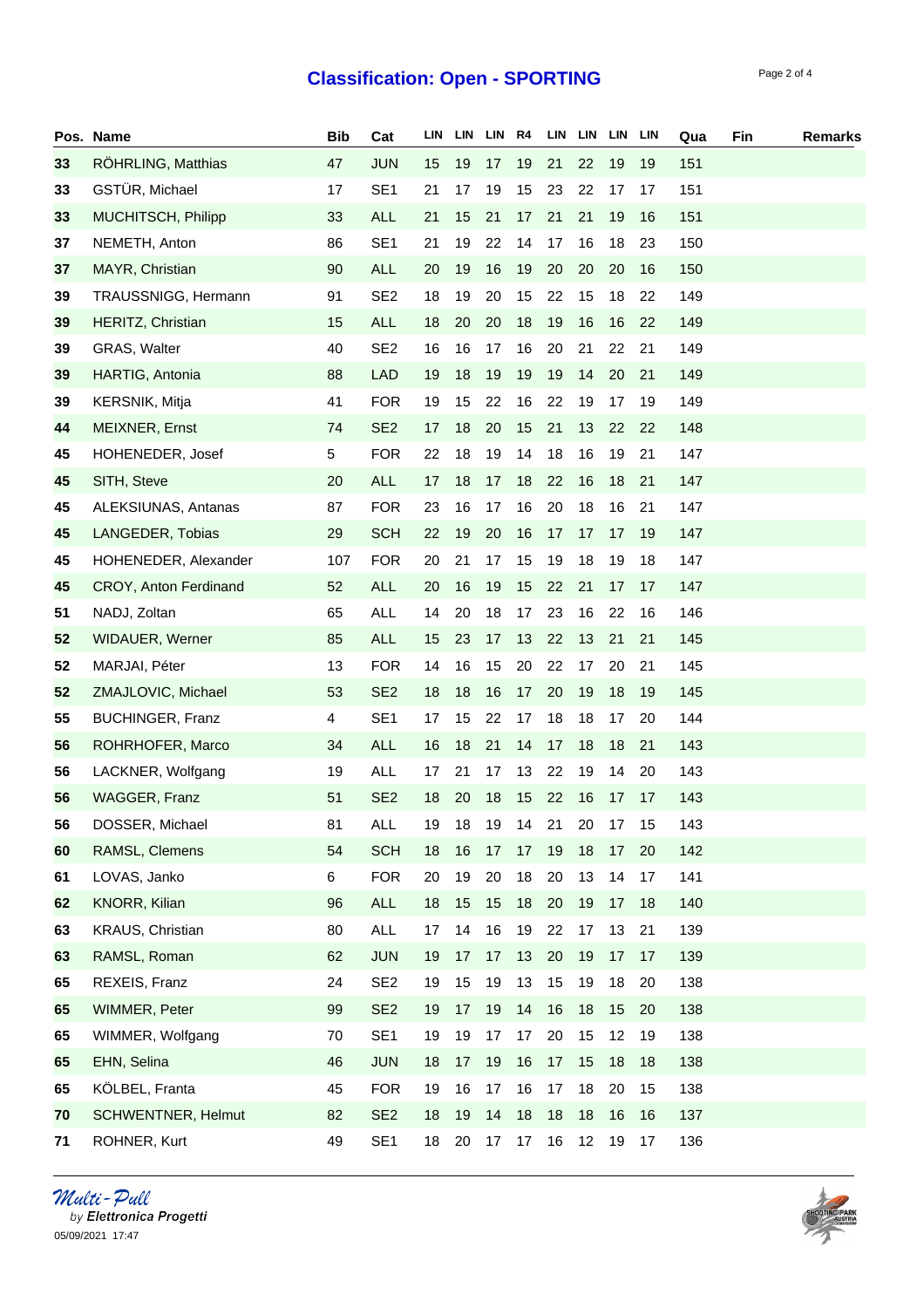## **Classification: Open - SPORTING** Page 3 of 4

|     | Pos. Name                  | <b>Bib</b>     | Cat             | LIN       | LIN       | LIN R4    |             |             | LIN LIN LIN LIN |             |             | Qua       | Fin | <b>Remarks</b> |
|-----|----------------------------|----------------|-----------------|-----------|-----------|-----------|-------------|-------------|-----------------|-------------|-------------|-----------|-----|----------------|
| 72  | RAMSL, Wolfgang            | 57             | <b>ALL</b>      | 17        | 16        | 18        | 13          | 19          | 15              | 19          | 18          | 135       |     |                |
| 72  | HECHTL, Manfred            | 18             | SE <sub>2</sub> | 15        | 17        | 15        | 16          | 16          | 16              | 23          | 17          | 135       |     |                |
| 72  | HABERL, Hans               | 39             | SE <sub>1</sub> | 16        | 18        | 20        | 15          | 18          | 18              | 17          | 13          | 135       |     |                |
| 75  | TOTH, Andreas              | 16             | <b>ALL</b>      | 16        | 15        | 19        | 13          | 17          | 19              | 15          | 20          | 134       |     |                |
| 75  | GRAS, Christina            | 71             | LAD             | 16        | 20        | 18        | 14          | 17          | 17              | 17          | 15          | 134       |     |                |
| 77  | VSETULA, Miroslav          | 31             | <b>FOR</b>      | 15        | 15        | 12        | 17          | 14          | 21              | 19          | 20          | 133       |     |                |
| 78  | BOJA, Gabor                | 100            | ALL             | 16        | 18        | 17        | 13          | 17          | 18              | 15          | 18          | 132       |     |                |
| 78  | PRASCHL-BICHLER, Angelika  | 89             | LAD             | 17        | 14        | 11        | 18          | 21          | 17              | 18          | 16          | 132       |     |                |
| 80  | SPREITZHOFER, Martin       | 63             | SE <sub>1</sub> | 20        | 16        | 18        | 18          | 15          | 13              | 18          | 13          | 131       |     |                |
| 81  | STEININGER, Philipp        | 32             | <b>ALL</b>      | 15        | 13        | 18        | 16          | 17          | 14              | 21          | 16          | 130       |     |                |
| 81  | THUM, Rudolf               | 67             | SE <sub>2</sub> | 17        | 17        | 17        | 15          | 14          | 13              | 21          | 16          | 130       |     |                |
| 83  | STEIBL, Gerhard            | 8              | SE <sub>2</sub> | 18        | 15        | 16        | 13          | 19          | 15              | 15          | 17          | 128       |     |                |
| 83  | TRENKER, Thomas            | 42             | ALL             | 18        | 17        | 15        | 12          | 19          | 15              | 16          | 16          | 128       |     |                |
| 85  | LASCHOBER, Günter          | 97             | <b>ALL</b>      | 15        | 16        | 20        | 14          | 16          | 14              | 15          | 17          | 127       |     |                |
| 85  | EDINGER, Albert            | 61             | ALL             | 16        | 19        | 15        | 13          | 16          | 17              | 14          | 17          | 127       |     |                |
| 85  | <b>WEINGARTNER, Julius</b> | 94             | <b>SCH</b>      | 16        | 18        | 15        | 16          | 20          | 10              | 17          | 15          | 127       |     |                |
| 88  | BAUMGARTNER, Michael       | 105            | <b>ALL</b>      | 19        | 19        | 15        | 15          | 15          | 14              | 13          | 16          | 126       |     |                |
| 89  | POISINGER, René            | 98             | ALL             | 18        | 19        | 18        | 15          | 13          | 12              | 14          | 15          | 124       |     |                |
| 90  | SPRUKULE, Maira            | 64             | <b>FOR</b>      | 15        | 18        | 15        | 9           | 17          | 11              | 14          | 20          | 119       |     |                |
| 90  | HAUSER, Franz              | 68             | SE <sub>1</sub> | 15        | 15        | 16        | 16          | 14          | 17              | 12          | 14          | 119       |     |                |
| 92  | <b>BRANDSTÖTTER, Georg</b> | 79             | SE <sub>1</sub> | 19        | 15        | 12        | 11          | 19          | 13              | 11          | 17          | 117       |     |                |
| 93  | LACKNER, Marlene           | 35             | <b>LAD</b>      | 15        | 13        | 18        | 13          | 14          | 13              | 12          | 15          | 113       |     |                |
| 94  | POSCH, Elmar               | 101            | <b>ALL</b>      | 13        | 15        | 12        | 14          | 15          | 15              | 12          | 14          | 110       |     |                |
| 95  | ESTERER, Janett            | 14             | LAD             | 18        | 16        | 13        | 13          | 13          | 13              | 14          | 7           | 107       |     |                |
| 96  | HUFNAGL, Elisabeth         | 38             | <b>LAD</b>      | 15        | 14        | 15        | 10          | 11          | 11              | 15          | 12          | 103       |     |                |
| 97  | SCHEIBENECKER, Franz       | 9              | <b>ALL</b>      | 15        | 14        | 19        | 8           | 0           | 9               | 13          | 16          | 94        |     |                |
| 98  | EHRENHOFER, Dominique      | 12             | <b>JUN</b>      | 12        | 14        | 14        | 13          | $\,8\,$     | $\sqrt{5}$      | 14          | 11          | 91        |     |                |
| 99  | WATZKE, Julian             | 11             | <b>ALL</b>      | 15        | 4         | $\pmb{0}$ | $\pmb{0}$   | 18          | 18              | 16          | 18          | 89        |     |                |
| 100 | OFENBÖCK, Richard          | 69             | <b>ALL</b>      | 17        | 18        | 18        | 17          | $\pmb{0}$   | $\pmb{0}$       | $\pmb{0}$   | $\pmb{0}$   | 70        |     |                |
| 101 | SCHAUER, Stephan           | 104            | ALL             | $\pmb{0}$ | $\pmb{0}$ | $\pmb{0}$ | $\pmb{0}$   | 15          | 18              | 15          | 18          | 66        |     |                |
| 102 | <b>BURST, Alexander</b>    | $\overline{7}$ | <b>ALL</b>      | $\pmb{0}$ | $\pmb{0}$ | $\,0\,$   | $\mathbf 0$ | 12          | 15              | 15          | 21          | 63        |     |                |
| 103 | FELBER, Rudolf             | 106            | SE <sub>2</sub> | 12        | 15        | 19        | 12          | $\,0\,$     | 0               | 0           | 0           | 58        |     |                |
| 104 | NAGY, Werner               | 27             | SE <sub>2</sub> | 0         | $\pmb{0}$ | $\pmb{0}$ | $\pmb{0}$   | $\mathbf 0$ | $\mathbf 0$     | $\mathbf 0$ | $\mathbf 0$ | $\pmb{0}$ |     |                |
| 104 | OTT, Reinhold              | 3              | <b>ALL</b>      | 0         | 0         | $\,0\,$   | 0           | 0           | 0               | 0           | 0           | 0         |     |                |
| 104 | STICHA, Lubomir            | 84             | <b>FOR</b>      | $\pmb{0}$ | $\pmb{0}$ | $\,0\,$   | $\pmb{0}$   | $\pmb{0}$   | $\mathbf 0$     | $\pmb{0}$   | 0           | 0         |     |                |
|     | Delivering the prize:      |                |                 |           |           |           |             |             |                 |             |             |           |     |                |
|     |                            |                |                 |           |           |           |             |             |                 |             |             |           |     |                |
|     | Delivering the prize:      |                |                 |           |           |           |             |             |                 |             |             |           |     |                |